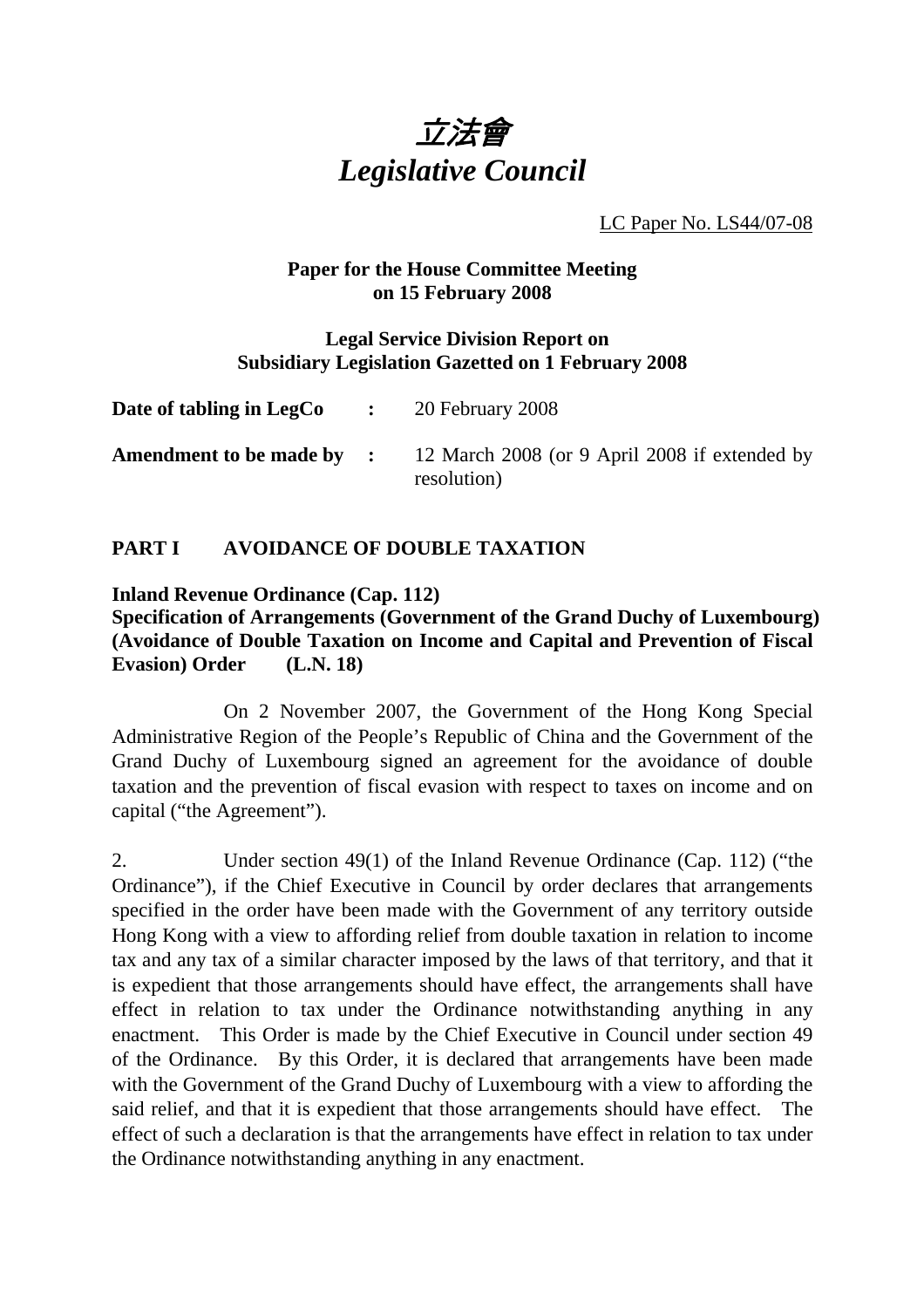3. The Panel on Financial Affairs has not been consulted on the above Order.

4. There are currently a number of other Orders under the Ordinance relating to avoidance of double taxation concerning air services and shipping income which are not comprehensive. This is the fourth comprehensive agreement for the avoidance of double taxation and the prevention of fiscal evasion concluded by Hong Kong with another jurisdiction. Members may refer to the LegCo Brief (File Ref.: FIN CR 25/10/2041/46) issued by the Financial Services and the Treasury Bureau dated 30 January 2008 for background information.

5. The Order will come into operation on 1 April 2008.

## **PART II ADJUSTMENT OF FEES**

### **Import and Export Ordinance (Cap. 60) Import and Export (Fees) (Amendment: Fee Revision) Regulation 2008 (L.N. 19)**

6. This Regulation is made by the Secretary for Financial Services and the Treasury under section 29A of the Interpretation and General Clauses Ordinance (Cap. 1) by virtue of section 31 of the Import and Export Ordinance (Cap. 60) ("the Ordinance"). It adjusts a number of fees to take into account the updated costs of providing various services under the Ordinance. As a result, some fees under the Import and Export (Fees) Regulations (Cap. 60 sub. leg. B) are increased by 6% to 22% whereas some fees are reduced by 1% to 21%.

7. Adjustment of fees under item 4 of the Schedule to the Import and Export (Fees) Regulations (Cap. 60 sub. leg. B) will come into operation on 1 July 2008. Other adjustment of fees will come into operation on 27 March 2008.

### **Chemical Weapons (Convention) Ordinance (Cap. 578)**

# **Chemical Weapons (Convention) Ordinance (Amendment of Schedule 4: Revision of Permit Fee) Order 2008 (L.N. 20)**

8. This Order is made by the Secretary for Financial Services and the Treasury under section 40(2) of the Chemical Weapons (Convention) Ordinance (Cap. 578) ("the Ordinance"). It increases the fee for an application of a permit (from \$495 to \$570) to take into account the updated cost of issue of permit under section 9 of the Ordinance.

9. This Order will come into operation on 27 March 2008.

10. Members may refer to the LegCo Brief (with no file reference) issued by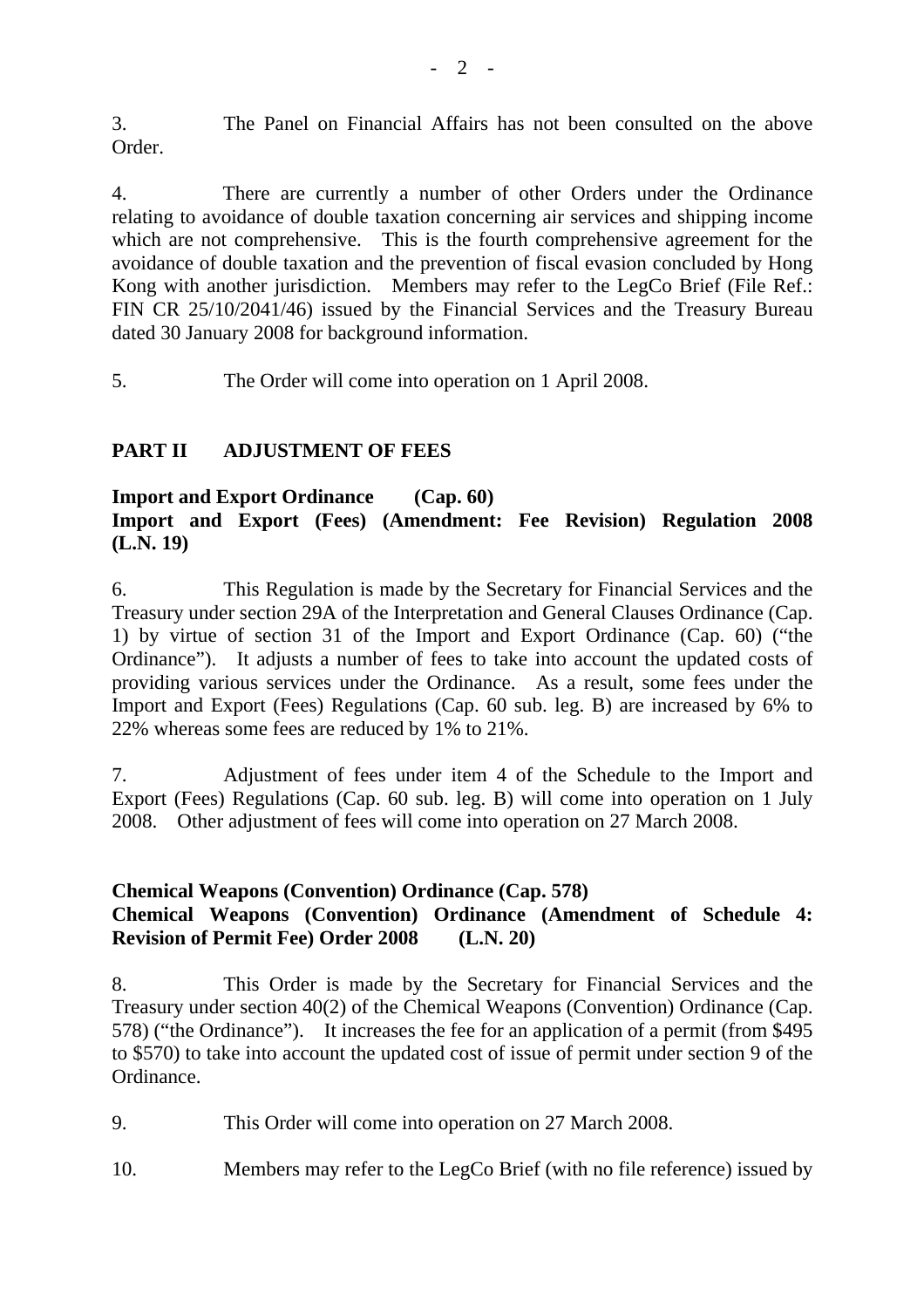the Commerce and Economic Development Bureau in February 2008 for background information about the above-mentioned adjustment of fees under the Import and Export Ordinance (Cap. 60) and the Chemical Weapons (Convention) Ordinance (Cap. 578).

11. According to paragraph 3 of the LegCo Brief, it is government policy that fees should in general be set at levels sufficient to recover the full costs of providing the services. A recent costing review shows that some fees payable under the Import and Export (Fees) Regulations (Cap. 60 sub. leg. B) and the Chemical Weapons (Convention) Ordinance (Cap. 578) are not adequate to recover the full costs of providing the relevant services, whilst some fees payable exceed the full costs. To reflect the costs of providing the relevant services at 2007-2008 prices, the Import and Export (Fees) (Amendment: Fee Revision) Regulation 2008 and the Chemical Weapons (Convention) Ordinance (Amendment of Schedule 4: Revision of Permit Fee) Order 2008 provide for increases in some fees (ranging from 6% to 22%). On the other hand, some fees under the Import and Export (Fees) Regulations (Cap. 60 sub. leg. B) are reduced by 1% to 21% to reflect the reduced cost of providing the services.

12. The Panel on Commerce and Industry was consulted on the above-mentioned adjustments of fees at its meeting on 18 December 2007. The majority of Panel members were, in principle, supportive of the Administration's proposed adjustments of fees and charges. However, one of the members expressed dissatisfaction with the proposed fee increases for the concerned items, the increase rate of which was over 20%. He was of the view that the commerce and industry sector would be in opposition to the proposed adjustments which were far from being convincing or acceptable given that the Government was recording a fiscal surplus ranging from about \$50 billion to \$80 billion generated mostly from the business carried on in the sector concerned in the 2007-2008 financial year. While understanding that the Government had been upholding the principles of "user pay" and "cost recovery" in adjusting its fees and charges, the member raised objection to the proposed fee increases as this would have a negative impact on the commerce and industry sector.

# **PART III WITHDRAWAL OF DECLARATION OF PROPOSED MONUMENT**

## **Antiquities and Monuments Ordinance (Cap. 53) Antiquities and Monuments (Withdrawal of Declaration of Proposed Monument) (No. 128 Pok Fu Lam Road) Notice (L.N. 21)**

13. This notice is made by the Secretary for Development under sections 2A and 2B of the Antiquities and Monuments Ordinance (Cap. 53) ("the Ordinance"). The object of this Notice is to withdraw the declaration made by virtue of the Antiquities and Monuments (Declaration of Proposed Monument) (No. 128 Pok Fu